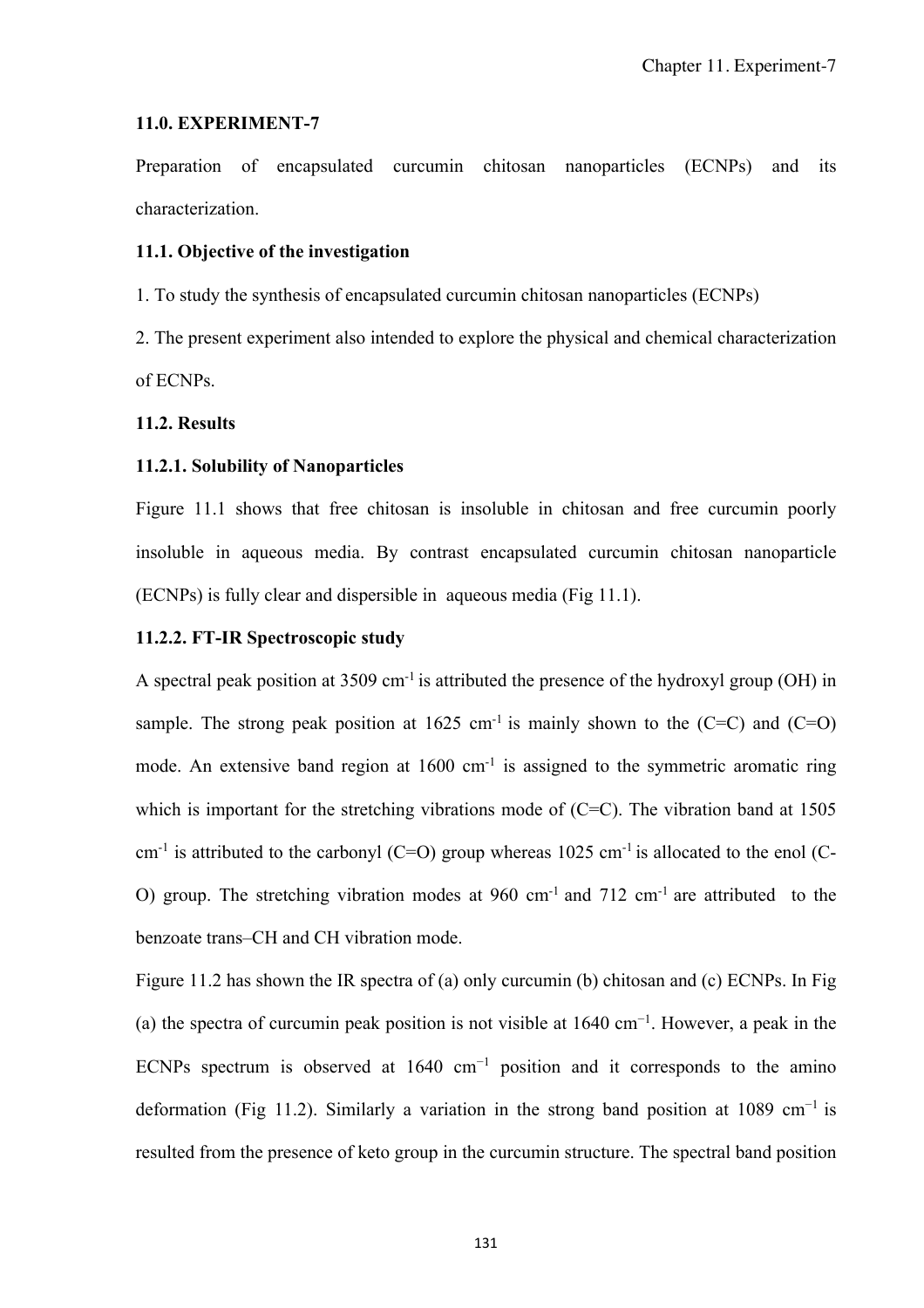of ECNPs is also moved from 1640 cm<sup>-1</sup> to 800 cm<sup>-1</sup> (Fig 11.2). The FT-IR data helps to confirm that the nanoparticles were formed because of the interaction between amino groups of chitosan and phospho groups of TPP.

## **11.2.3. Sizes of nanoparticles**

The prepared nanoparticles sizes were in the range between 8-40 nm. TEM image explored that synthesized nanoparticles were retained a spherical shape. It was found that most of the nanoparticles size was around 20 nm as evident from the particle size distribution plot in Figure 11.3.

# **11.2.4. XRD analysis**

The XRD analysis revealed the modification of crystalline nature of samples and it is important for its powerful association with the drug inclusion as well as release rate (Fig 11.4). XRD analysis of the free curcumin established numerous peaks in the wide range  $(2)$  Theta) at  $10-30$ ° indicated their crystalline nature. Whereas, in ECNPs was not attributed the crystalline peaks (Fig 11.4).



**Figure 11.1.** 

Fig 11.1. Represents the solubility of curcumin and encapsulated curcumin chitosan nanoparticles (ECNPs).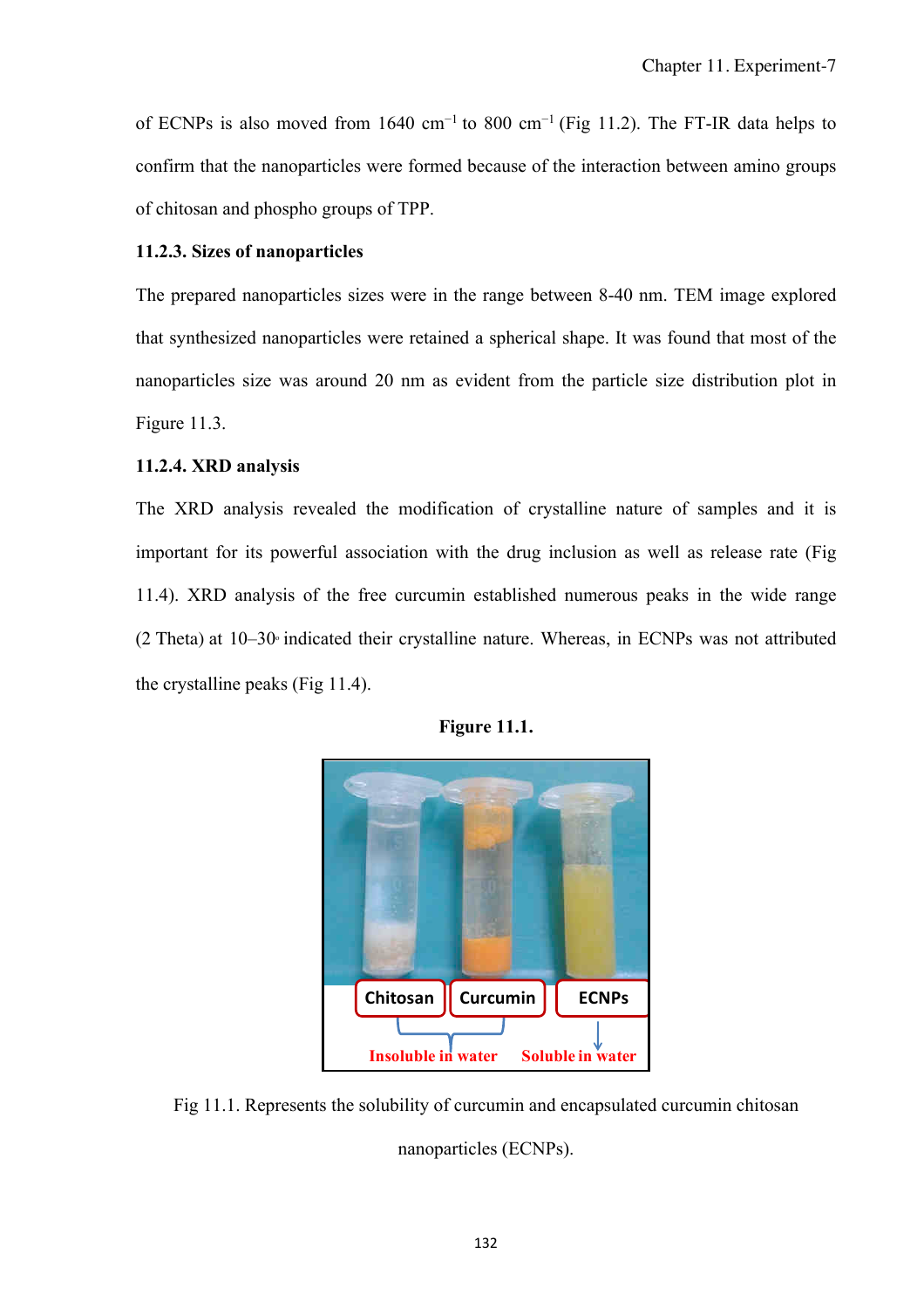

**Figure 11.2.** 

Fig 11.2. Represents the FTIR spectrum of (a) curcumin, (b) chitosan, and (c) ECNPs.

**Figure 11.3.** 



Fig 11.3. Represents the size characterization of the ECNPs using TEM studies.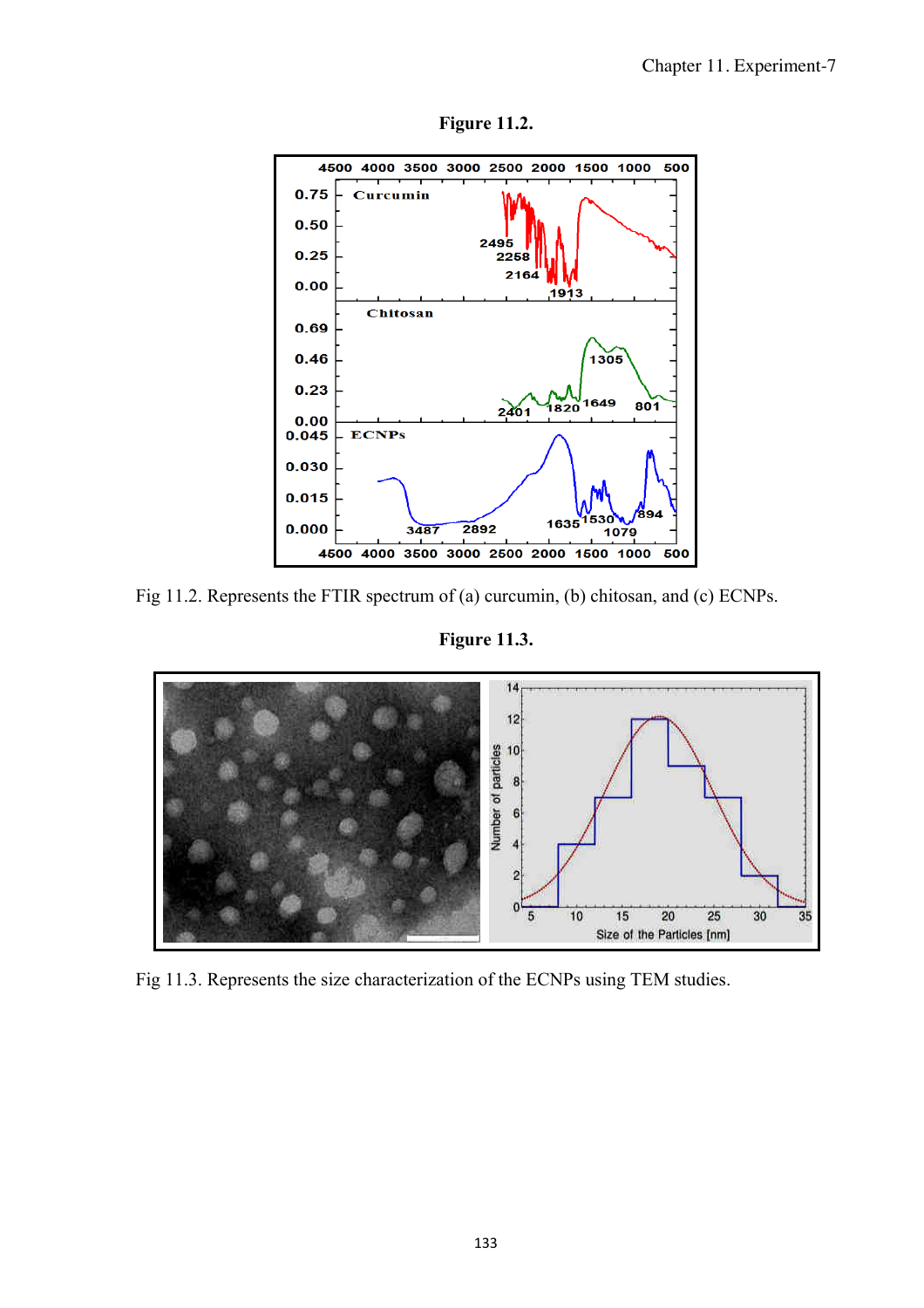



Fig 11.4. Analysis of (a) curcumin, (b) chitosan and (c) ECNPs using the help of X-ray diffraction spectroscopic.

#### **11.3. Discussion**

Nanoparticles are prepared from various biodegradable substances and their dimensions are normally less than 500 nm (Anitha, et al., 2011). The gelation method was used in this experiment to load curcumin in chitosan (Calvo et al., 1997; Anitha et al., 2011). Chitosan has poor solubility in aqueous media (Le Tien et al., 2003). Chitosan solution was made by dissolving in acetic acid  $(0.1\%)$  solution. The solubility is small at pH 7 aqueous solution. However, because of solubility is rises its rigid crystalline form in organic and inorganic solvent (Muzzarelli, 1973). Solubility of chitosan not remain constant at pH 5.2 condition (Sadeghi et al., 2012). Decrease in aggregates was noticed due to increase of ionic strength of these molecules in increasing alkali side. Free amino groups was formed the intermolecular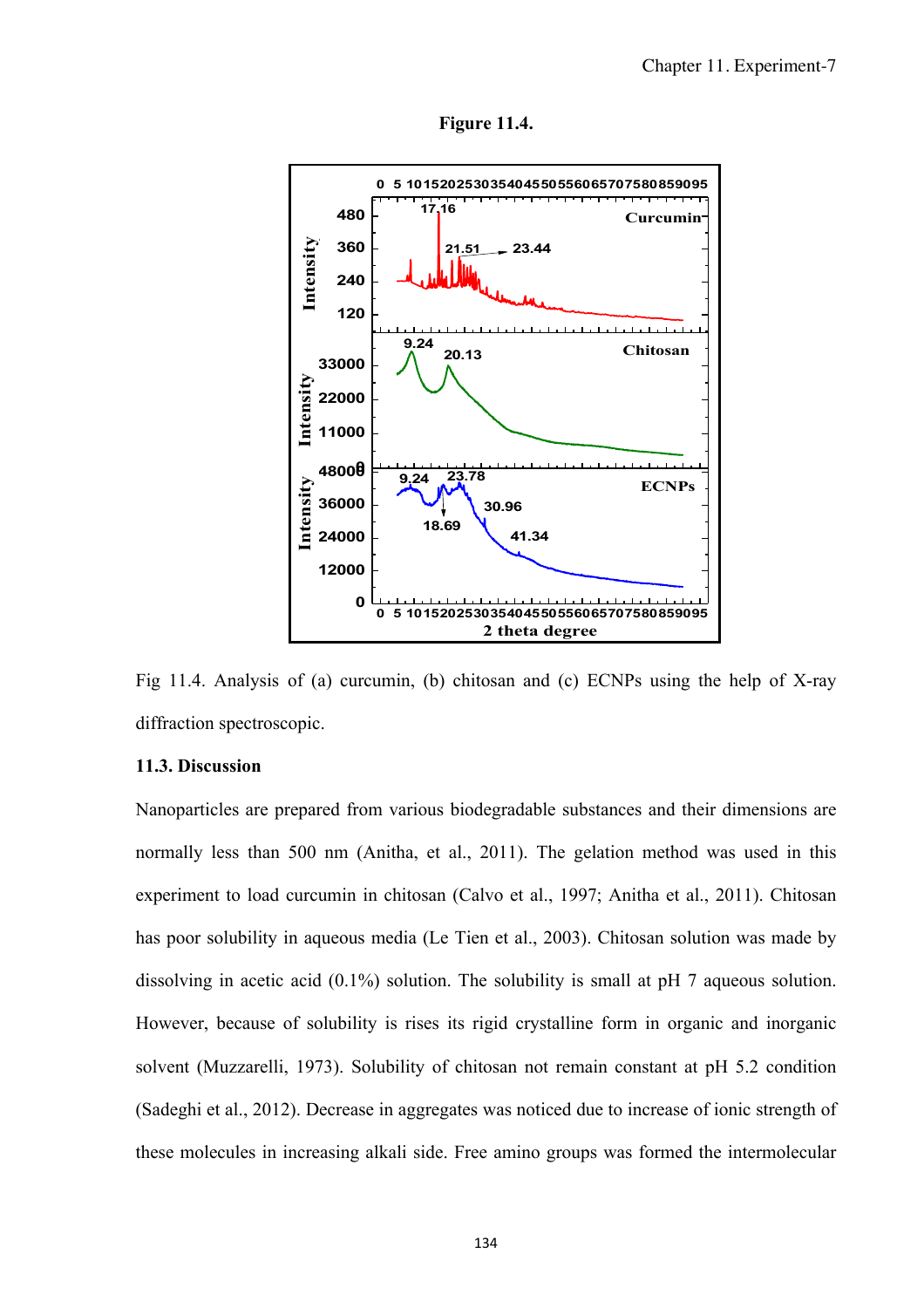hydrogen bonds to oxygen as a result increase in aggregates at the pH larger than 6.5. Although the acetyl groups are situated in chitosan chain, free amino groups trounce the associative forces which was formed because of intermolecular hydrogen bonding. The solubility was also increased at the same time in acidic solution below pH 6.5. Curcumin has poor absorption and low bioavailability. Curcumin has been applied for nanoparticles synthesis. Curcumin solution when added with Tween 80 in association with chitosan increases the solubility of curcumin (Anjana et al., 2012). The Tween 80 was used because it's increased the curcumin solubility and reflects the stability in the solution. Curcumin as nanoparticles loaded in chitosan developed transparent solution in soluble form. Here we noted that curcumin loaded in chitosan nanoparticles more soluble than the solubility of free curcumin (Fig 11.1). Chitosan bears a positive charge at low pH as it has an amine group (NH<sub>2)</sub> which is protonated as  $NH<sup>3+</sup>$ . The curcumin molecule have two hydroxyl group (-OH) and keto group  $(C=O)$  in the benzene ring. The presence of intermolecular hydrogen bond in it has the major interactive role. Hydroxyl group is the major binding position for the chitosan molecules. The negative condition of TPP has high charge affinity. It is mostly interacted with chitosan like positive charged polymer by cross link ionic interaction between chitosan amino group and P3O105-anions. Finally, it forms encapsulated nanoparticles (Yadav et al., 2012). TEM analysis was done to assess the morphological characteristics of the prepared nanoparticles. Fig 11.3 shows that the encapsulated curcumin-chitosan nano particle size distribution. The range of our developed nanoparticles are between 8-40 nm. Here we observed that TEM images of the prepared nanoparticles have a spherical shape with and it is uniform in nature (Fig 11.3). Other investigator developed curcumin loaded chitosan nanoparticles with  $100 \pm 20$  nm size (Das et al., 2010). Akhtar et al 2012 also prepared curcumin loaded chitosan nanoparticles with the size of 200 nm but our nanoformulation produced nanoparticles of 8-40 nm size. XRD analysis the crystalline modification is